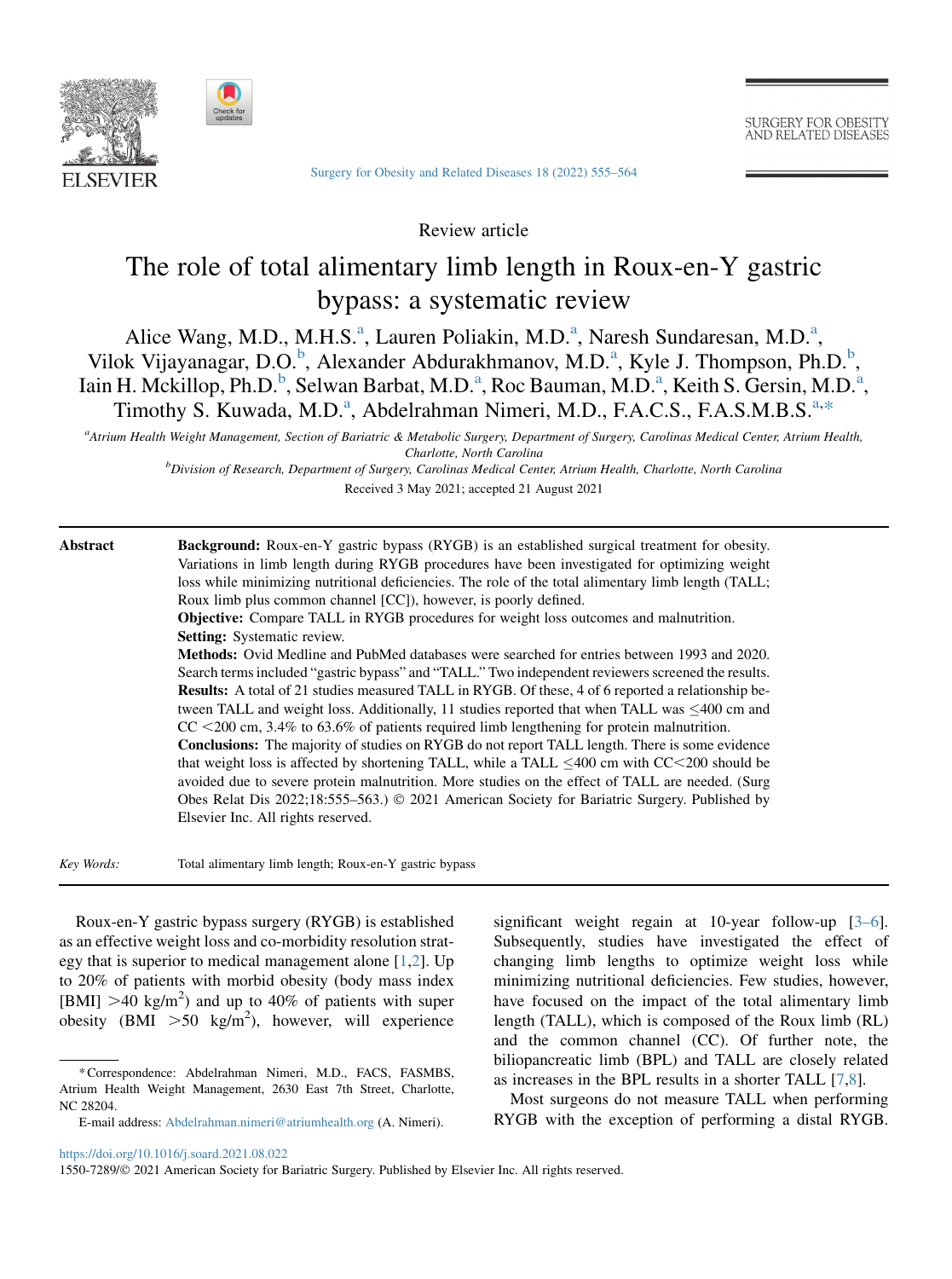The primary aim of this study is to assess the impact of TALL on weight loss and nutritional status through a systematic review of the available literature in which the TALL in RYGB is reported.

## Methods

## Information sources and searches

A librarian searched the Ovid and MEDLINE databases and any additional studies identified using PubMed were added.

## Eligibility criteria

All studies on RYGB published between 1993 and 2020 in the English language were included. Reports were searched for "total alimentary limb length" and "gastric bypass," and only studies that included both terms were further examined.

# Study selection

Using reports identified by the librarian, 2 reviewers independently screened abstracts and full texts for relevance, and a consensus among authors was made for excluded articles. Preferred Reporting Items for Systematic Reviews and Meta-Analyses (PRISMA) Flow Diagrams were employed for the process of article selection. Data at 1 year or follow-up duration with  $>70\%$  participation were used for comparison.

#### Quality assessment

Study quality was assessed using the Quality in Prognosis Studies (QUIPS) tool [\[9](#page-7-5)]. The QUIPS tool assesses the risk of bias in 6 domains: (1) study participation, (2) study attrition, (3) measurement of risk factors, (4) outcomes measures, (5) controlling for confounding variables, and (6) analysis and reporting. Criteria in each domain are evaluated as low, moderate, or high risk of bias.

# Results

# Literature search and quality assessment

The results of our literature search are summarized as a PRISMA flowchart in [Figure 1](#page-1-0). There were a total of 2710 studies that met our initial search criteria. After duplicates were removed, abstracts screened for clinical relevance, and confirmation of TALL measurement, 21 studies were included for review. QUIPS score was calculated for each study for its risk of bias [\(Table 1\)](#page-2-0). Two studies had a low risk of bias across all 6 categories and 4 studies had 2 or fewer categories with a moderate risk of bias.

## Effectiveness of TALL in RYGB Surgery

## TALL and weight loss in RYGB

A summary of the study characteristics is described in [Table 2.](#page-3-0) Within this group, 6 studies had at least 2 comparative cohorts to analyze the effect of TALL on weight loss in RYGB [\(Table 3](#page-4-0)). Gadiot et al. lengthened the RL from 150 to approximately 422 cm and compared this to a standard RL of 150 cm. Both groups had similar TALL of approximately 520 cm with no difference in weight loss and a higher complication rate in the long RL group [\[10](#page-7-6)].

Three studies found a shorter TALL resulted in greater weight loss. Shah et al. studied distal RYGB and varied BPL length. Increasing BPL from 60 to 200 cm, which shortened TALL from 560 to 420 cm, resulted in improved weight loss that persisted out to 10-year follow-up. There was no difference in weight loss between the 2 groups that had 420-cm TALLs, but shortening the CC resulted in more protein calorie malnutrition [\[11](#page-7-7)]. Kalfarentzos

<span id="page-1-0"></span>

Figure 1. PRISMA flow diagram.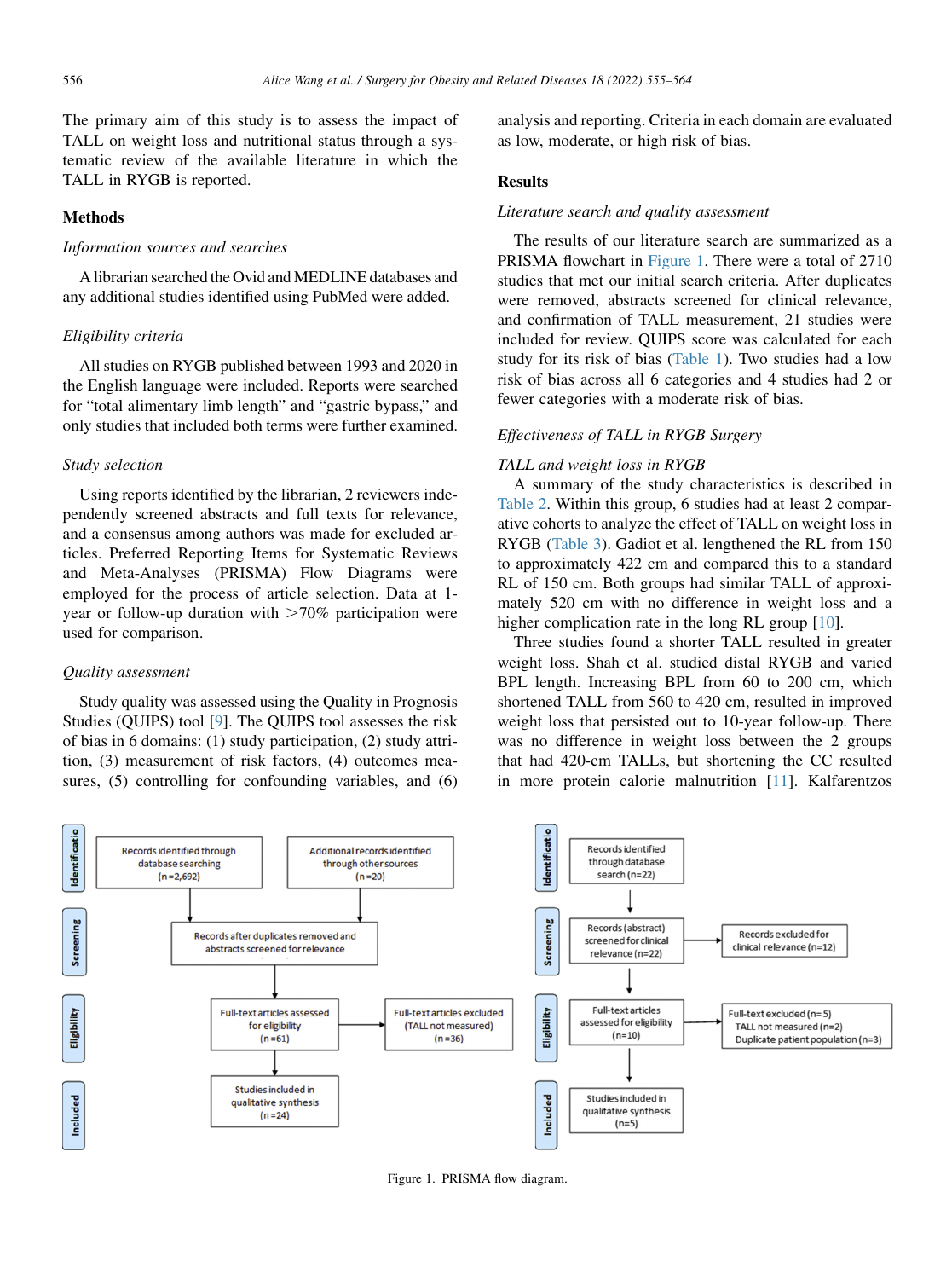<span id="page-2-0"></span>Table 1 Risk of bias/quality scores

| Authors                   | Study<br>participation | Study<br>attrition | Prognostic factor<br>measurement | Outcome<br>measurement | Study<br>confounding | Statistical analysis<br>and reporting |  |
|---------------------------|------------------------|--------------------|----------------------------------|------------------------|----------------------|---------------------------------------|--|
| Thurnheer et al. $[25]$   | High                   | Low                | Moderate                         | Low                    | High                 | Low                                   |  |
| Savassi-Rocha et al. [41] | Moderate               | NA                 | Low                              | Low                    | Moderate             | Low                                   |  |
| Schiavon et al. [28]      | Moderate               | NA                 | Low                              | Low                    | Moderate             | High                                  |  |
| Ahmed et al. [42]         | Low                    | Low                | Moderate                         | Low                    | Low                  | Low                                   |  |
| Gadiot et al. [10]        | Low                    | Low                | Low                              | Low                    | Low                  | Low                                   |  |
| Nelson et al. [24]        | Moderate               |                    | Moderate                         | Low                    | Moderate             | Moderate                              |  |
| Navez et al. $[43]$       | Low                    | Low                | Low                              | Low                    | Low                  | Low                                   |  |
| Chen et al. $[27]$        | Low                    | Moderate           | Moderate                         | Low                    | Moderate             | Moderate                              |  |
| Shah et al. $[26]$        | Low                    | Low                | Low                              | Low                    | Moderate             | Low                                   |  |
| Skrikanth et al. [44]     | Low                    | Low                | High                             | Low                    | Moderate             | Low                                   |  |
| Van der burgh et al. [20] | Low                    | Moderate           | Moderate                         | Low                    | Moderate             | Low                                   |  |
| Ghiassi et al. [22]       | High                   | Moderate           | Moderate                         | Low                    | Moderate             | Low                                   |  |
| Kalfarentzos et al. [12]  | High                   | Moderate           | Low                              | Low                    | High                 | High                                  |  |
| Kaska et al. [14]         | High                   | Low                | High                             | Low                    | High                 | High                                  |  |
| Kellum et al. $[13]$      | High                   | Low                | High                             | Low                    | High                 | High                                  |  |
| Sugerman et al. $[16]$    | High                   | Low                | Moderate                         | Low                    | Moderate             | Low                                   |  |
| Scruggs et al. [15]       | Moderate               | NA                 | Moderate                         | Low                    | Moderate             | Moderate                              |  |
| Shin et al. $[21]$        | Low                    | Moderate           | High                             | Low                    | Moderate             | Low                                   |  |
| Rawlins et al. $[18]$     | High                   | Low                | Moderate                         | Low                    | Moderate             | Low                                   |  |
| Kraljević et al. [19]     | Moderate               | Low                | Moderate                         | Low                    | Moderate             | Low                                   |  |
| Fox et al. [17]           | Moderate               | High               | Moderate                         | Low                    | Moderate             | Low                                   |  |

 $NA = not applicable; these studies excluded patients that were lost to follow-up.$ 

Low = low risk of bias; moderate = moderate risk of bias; high = high risk of bias.

et al. also found that lengthening BPL and subsequently shortening TALL resulted in better weight loss [[12\]](#page-7-8). Kellum et al. compared RYGB with a long unmeasured BPL and 250-cm TALL to RYGB with 150-cm RL and 75-cm BPL and found significantly greater weight loss in the former but at the cost of significant protein malnutrition [\[13](#page-7-9)].

Two studies found no difference when TALL was shortened. Kaska et al. increased BPL by 50 to 75 cm and found no significant difference in weight loss [\[14](#page-7-10)]. Scruggs et al. compared long BPL distal RYGB with standard RYGB and found no difference in weight loss at 1 year; however, this study is limited by very small sample size  $(N = 16)$  [[15](#page-7-11)].

#### Co-morbidity improvement

Overall, 3 studies compared co-morbidity improvement or resolution with changes in TALL [\(Table 3](#page-4-0)). In 2 studies, varying the RL length was not associated with a difference in co-morbidity resolution [\[10](#page-7-6),[12\]](#page-7-8), whereas Kaska et al. studied the effect of BPL length and reported a longer BPL limb was associated with better diabetes type 2 reduction [[13\]](#page-7-9).

## Malnutrition and TALL in RYGB

Within the 21 articles identified, 16 studies measured the TALL and CC and reported nutritional outcomes.

# TALL  $<$ 400 cm

In 1997, Sugerman et al. reported that a 50-cm CC and 300-cm TALL in RYGB was too short, with 100% of patients requiring revision surgery ([Table 4](#page-5-0)) [[16\]](#page-7-12). Subsequently, 6 studies investigated the effect of a 100- to 150-cm CC and  $\leq$ 400-cm TALL. These studies report significant issues with hypoalbuminemia in 13.6% to 29.4% of patients, and 3.4% to 43.7% of patients required limb lengthening [[12,](#page-7-8)[13](#page-7-9),[17–20](#page-7-13)]. Shin et al. and Ghiassi et al. studied RYGB with  $<$ 200-cm CC and  $<$ 300-cm TALL and reported 13.6% and 63.6% of patients, respectively, required limb lengthening [[21,](#page-7-14)[22\]](#page-7-15). Srikanth et al. reported that with a 300-cm TALL,  $a > 150$ -cm CC provided a better balance between weight loss and nutritional deficiencies [[23](#page-7-16)].

## Tall  $>400$  cm

Three studies reported a 100-cm CC with a 400- to 700-cm TALL resulted in a lower limb lengthening rate  $(1.1\% - 3.5\%)$  compared with studies using a 100-cm CC with TALL  $\leq 400$  cm ([Table 4](#page-5-0)) [\[10](#page-7-6),[24](#page-7-17),[25\]](#page-7-18). Within these studies, however, Thurnheer et al. reported a hypoalbuminemia rate of  $13.3\%$  with a 100-cm CC and  $>600$ -cm TALL, although the limb lengthening rate was low at 1.1% [[25](#page-7-18)]. Shah et al. studied RYGB patients with a 150-cm CC and 420-cm TALL and reported 9.1% of patients required parental or enteral feeding, a rate that decreased to 3.3% when the CC was  $>200$  cm [\[26](#page-7-19)]. In a study only involving patients who required revision after RYGB, Chen et al. reported that when the CC is  $<$ 400 cm with a TALL  $>500$  cm, significant protein calorie malnutrition requiring revision occurred in 1.8% of patients [\[27\]](#page-7-20). Finally, Schiavon et al. studied 45 patients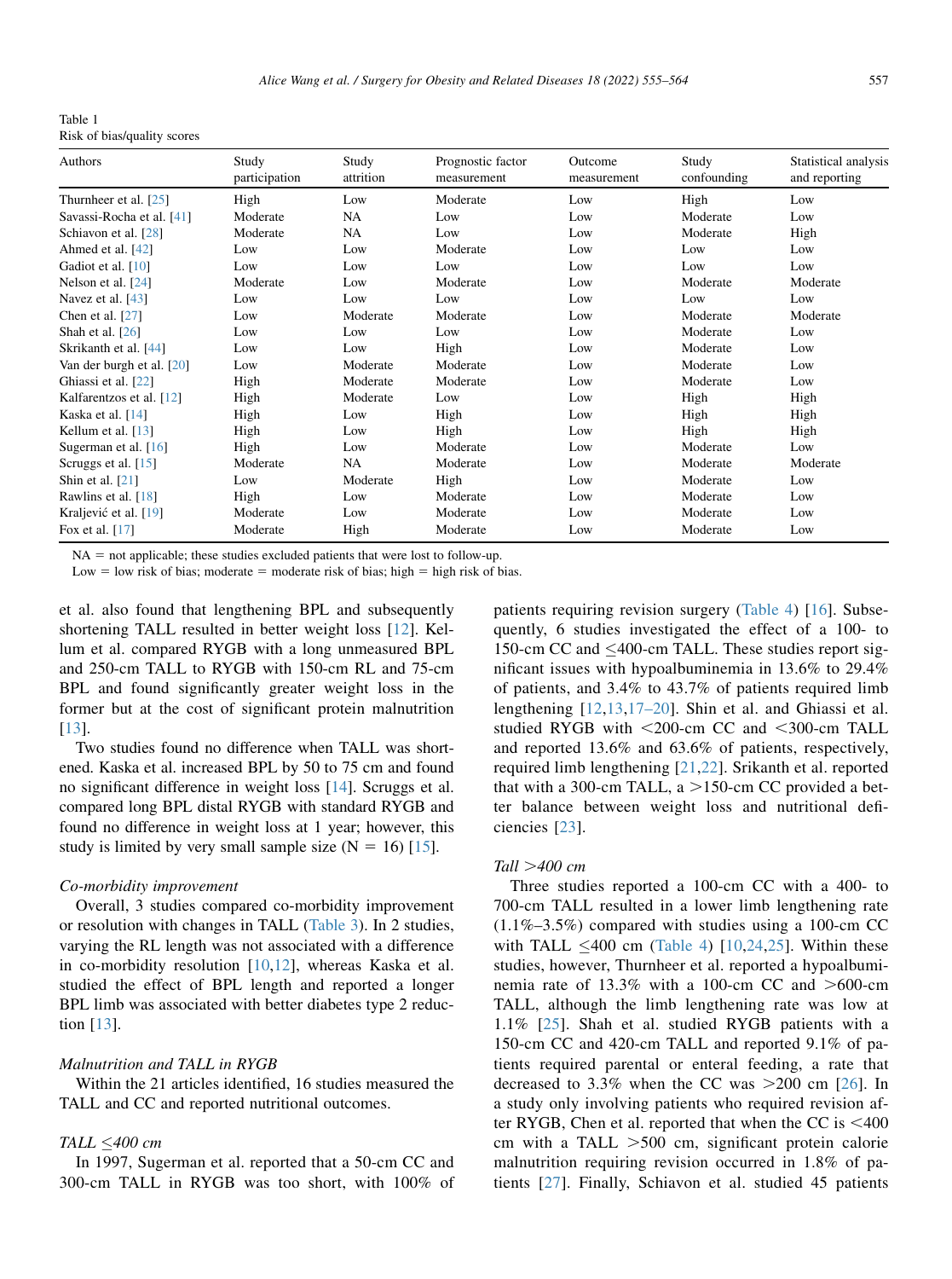Table 2 Studies measuring total alimentary limb length

<span id="page-3-0"></span>

| Authors                   | Yr   | Country              | Study type          | Procedure                                        | Focus on<br>superobese | Revision | Total<br>pts, n | Study period    | Follow-up<br>period, yr | Follow-up<br>$yr^*$ , n $(\%)$ | Method of bowel<br>measurement         |
|---------------------------|------|----------------------|---------------------|--------------------------------------------------|------------------------|----------|-----------------|-----------------|-------------------------|--------------------------------|----------------------------------------|
| Thurnheer et al. [25]     | 2012 | Switzerland          | Retrospective study | Distal RYGB                                      | No                     | No       | 355             | 2002-2010       | 5                       | 1(60)                          | <b>NA</b>                              |
| Savassi-Rocha et al. [41] | 2008 | <b>Brazil</b>        | Prospective study   | <b>RYGB</b>                                      | Yes                    | No       | 100             | 2004-2005       | 1                       | 1(100)                         | Minimal tension, silk string           |
| Schiavon et al. [28]      | 2018 | <b>Brazil</b>        | Substudy of RCT     | <b>RYGB</b>                                      | No                     | No       | 45              | <b>NA</b>       | 1                       | 1(100)                         | Unstretched bowel, 10-cm<br>instrument |
| Ahmed et al. [42]         | 2019 | <b>United States</b> | Retrospective study | <b>RYGB</b>                                      | No                     | No       | 1730            | 2006-2009       | 7                       | 5(86)                          | Variable techniques                    |
| Gadiot et al. [10]        | 2020 | Netherlands          | <b>RCT</b>          | <b>RYGB</b><br><b>RYGB</b>                       | No                     | No       | 196<br>211      | 2014-2018       |                         | 1(95.5)                        | Unstretched bowel,<br>5cm instrument   |
| Nelson et al. [24]        | 2006 | <b>United States</b> | Retrospective study | <b>RYGB</b>                                      | Yes                    | No       | 257             | 1985-2004       | 2                       | 2(73)                          | NA                                     |
|                           |      |                      |                     |                                                  |                        |          |                 | $(range, 1-12)$ |                         |                                |                                        |
| Navez et al. [43]         | 2016 | Belgium              | Prospective study   | <b>RYGB</b>                                      | No                     | No       | 90              | <b>NA</b>       |                         | 1(100)                         | Unstretched bowel, silk string         |
| Chen et al. [27]          | 2019 | Taiwan               | Retrospective study | OAGB<br><b>RYGB</b>                              | No                     | Yes      | 12<br>7         | 1998-2016       | 3                       | 1(74)                          | NA                                     |
| Shah et al. [26]          | 2019 | Norway               | Retrospective study | <b>RYGB</b><br><b>Distal RYGB</b><br>Distal RYGB | Yes                    | No       | 69<br>88<br>30  | 2006-2015       | 10                      | 5(74)                          | Unstretched bowel, instrument          |
| Skrikanth et al. [44]     | 2010 | <b>United States</b> | Retrospective study | Distal RYGB<br>Distal RYGB                       | Yes                    | Yes      | 17<br>21        | 1993-2005       | 13                      | 10(83.3)                       | Minimal tension                        |
| Van der burgh et al. [20] | 2020 | Netherlands          | Retrospective study | Distal RYGB                                      | No                     | Yes      | 44              | 2014-2018       | 4                       | 1(95)                          | NA                                     |
| Ghiassi et al. [22]       | 2018 | <b>United States</b> | Retrospective study | Distal RYGB                                      | No                     | Yes      | 11<br>85        | 2010-2016       | 3                       | 1(70)                          | NA                                     |
| Kalfarentzos et al. [12]  | 2011 | Greece               | Retrospective study | Distal RYGB<br>Distal RYGB<br><b>BPD</b>         | Yes                    | No       | 75<br>44<br>841 | 1996-2001       | $\,$ 8 $\,$             | 2(96)<br>2(82)<br>2(66)        | Fully stretched bowel                  |
| Kaska et al. [14]         | 2014 | Poland               | Retrospective study | <b>RYGB</b><br><b>RYGB</b>                       | No                     | No       | 51<br>42        | 2008-2010       | $\boldsymbol{2}$        | 2(100)                         | Fully stretched bowel                  |
| Kellum et al. $[13]$      | 2011 | <b>United States</b> | Retrospective study | Distal RYGB<br><b>RYGB</b>                       | Yes                    | No       | 49<br>92        | 1985-1989       | $10 \pm 6.1$            | 5(70.4)                        | <b>NA</b>                              |
| Sugerman et al. [16]      | 1997 | <b>United States</b> | Retrospective study | Distal RYGB<br>Distal RYGB                       | Yes                    | Yes      | 22<br>5         | 1986-1988       | 5                       | 1(92)                          | <b>NA</b>                              |
| Scruggs et al. [15]       | 1993 | <b>United States</b> | Retrospective study | <b>RYGB</b><br>Distal RYGB                       | No                     | No       | 8<br>8          | 1989-1991       | 1                       | 1(100)                         | NA                                     |
| Shin et al. $[21]$        | 2018 | <b>United States</b> | Retrospective study | Distal RYGB                                      | No                     | Yes      | 22              | 2012-2017       | $\overline{\mathbf{c}}$ | 1(86)                          | <b>NA</b>                              |
| Rawlins et al. [18]       | 2011 | <b>United States</b> | Retrospective study | Distal RYGB                                      | No                     | yes      | 29              | 2002-2009       | 5                       | 1(100)                         | NA                                     |
| Kraljević et al. [19]     | 2020 | Switzerland          | Retrospective study | Distal RYGB                                      | No                     | Yes      | 28              | 2008-2015       | 6                       | 3(89)                          | <b>NA</b>                              |
| Fox et al. [17]           | 1996 | <b>United States</b> | Retrospective study | Distal RYGB                                      | N <sub>0</sub>         | Yes      | 80              | 1992-1994       | $\overline{4}$          | 1(40)                          | NA                                     |

<span id="page-3-1"></span>BPD = biliopancreatic diversion; NA = not specified; OAGB = one anastomosis gastric bypass; Pts = patients; RCT = randomized control trial; RYGB = Roux en Y gastric bypass.

\* Follow-up years indicates the percentage follow-up at 1 year or the year where there was at least 70% follow-up.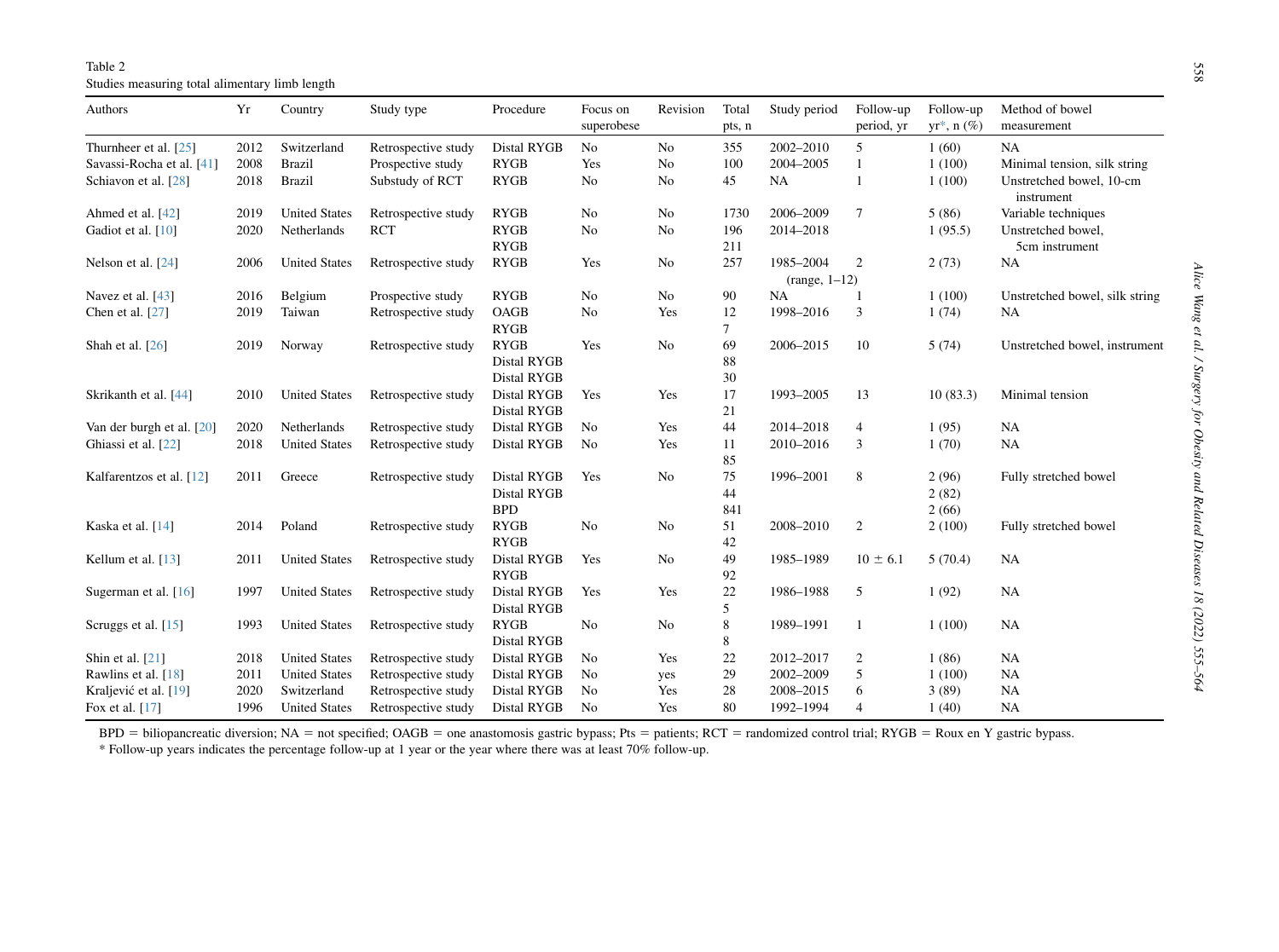<span id="page-4-0"></span>

| Table 3                                                                            |  |  |
|------------------------------------------------------------------------------------|--|--|
| Effect of total alimentary limb length on weight loss and co-morbidity improvement |  |  |

| Authors                             | Total  | BMI                 | TSBL, cm                        | BPL, cm         | RL, cm                              | $CC$ , cm         | TALL,   | Gastric                       | Weight loss        |                               |                           | T <sub>2</sub> D,     | HTN.      | HLD,       |
|-------------------------------------|--------|---------------------|---------------------------------|-----------------|-------------------------------------|-------------------|---------|-------------------------------|--------------------|-------------------------------|---------------------------|-----------------------|-----------|------------|
|                                     | pts, n |                     |                                 |                 |                                     |                   | cm      | pouch<br>size, mL             | EWL, %             | $\%$                          | TWL, Change<br><b>BMI</b> | $n(\%)$               | $n(\%)$   | $n(\%)$    |
| Gadiot et al.<br>[10]               | 196    | $42.7 \pm 4.5$      | 587 (390-890) 60                |                 | $422(210-730)$                      | 100               | 522     |                               | 84.3               | 34.2                          |                           | 22(68.8)              | 32(46.4)  | 48(58.8)   |
|                                     | 211    | $42.3 \pm 4.4$      | 598 (355–985)                   | -60             | 150                                 | 383 (145–755)     | 533     |                               | 85.3               | 33.6                          | $\overline{\phantom{a}}$  | 25(53.2)              | 45 (57.7) | 48 (55.8)  |
| Shah et al. $[26]$                  | -69    | $54.6(50-81.1)$     | $620(420 - 870)$                | 60              | 150                                 | 410 (estimated)   | 560     |                               | $62.0*$            | $36.0*$                       | $\overline{\phantom{0}}$  |                       |           |            |
|                                     | 88     | $58.5(50.2 - 73.4)$ | $\overline{\phantom{0}}$        | 200             | 270 (estimated)                     | 150               | 420     | $\overbrace{\phantom{13333}}$ | 71.0               | 40.0                          |                           |                       |           |            |
|                                     | 30     | 57.4 (50-68.3)      | $\hspace{0.1mm}-\hspace{0.1mm}$ | 200             | 220 (estimated)                     | 200               | 420     | $\overline{\phantom{0}}$      | 69.0               | 39.0                          | $\hspace{0.05cm}$         |                       |           |            |
| Kalfarentzos<br>et al. [12]         | 75     | $56.2 \pm 7.3$      | $\overline{\phantom{0}}$        | 80              |                                     | 100               |         | $15 \pm 5$                    | 55.8*              |                               | $18.6*$                   | 15 (100)              | 33 (75.0) | 29 (80.6%) |
|                                     | 44     | $51.7 \pm 7.4$      |                                 |                 | 250                                 | 100               | 350     | $15 \pm 5$                    | 77.3               | $\overbrace{\phantom{aaaaa}}$ | 22.5                      | 12(100)               | 15(88.2)  | 21 (87.5)  |
|                                     | 841    | $57.1 \pm 9$        |                                 |                 | 400                                 | 100               | 500     | $40 \pm 10$                   | 72.1               | $\hspace{0.05cm}$             | 25.4                      | 178 (97.8)            | 170(80.9) | 252(91.6)  |
| Kaska et al.<br>$[14]$              | 51     | $43.3 \pm 5.7$      | $470.9 \pm 108.23$              | $68.8 \pm 8.48$ | $157.9 \pm 50.11$                   | $237 \pm 59.75$   | 394     | $30 - 40$                     |                    |                               | $2 \pm 5.4$               | 38(74.5)<br>Hb < 6    |           |            |
|                                     | 42     | $45.1 \pm 5.5$      |                                 |                 | $133.2 \pm 17.50$ $151.4 \pm 27.97$ | $193.5 \pm 56.72$ | 344     |                               |                    |                               | $17.3 \pm 4.2$            | 40(95.2)<br>$Hb < 6*$ |           |            |
| Kellum et al.<br>$\lceil 13 \rceil$ | 49     | $57.9 \pm 8.3$      |                                 |                 | $100 - 200$                         | $50 - 150$        | 250     | 50                            | $72.4* \pm 15.0 -$ |                               | $25.1*$                   |                       |           |            |
|                                     | 92     | $58.6 \pm 9.6$      |                                 | 75              | 150                                 |                   |         |                               | $55.1 \pm 24.7$    | $\equiv$                      | 20.3                      |                       |           |            |
| Scruggs et al.<br>$[15]$            | 8      | $42.7 \pm 9$        |                                 | 60              | 90                                  |                   |         | 30                            |                    | 46.9                          |                           |                       |           |            |
|                                     | 8      | $51.4 \pm 9$        |                                 |                 | 90                                  | 180-240           | 270-310 |                               |                    | 56.9                          |                           |                       |           |            |

pts = patients; BMI = body mass index; TSBL = total small bowel length; BPL = biliopancreatic limb; RL = Roux limb; CC = common channel; TALL = total alimentary limb length; EWL = excess weight loss; TWL = total weight loss; T2D = type 2 diabetes; HTN = hypertension; HLD = hyperlipidemia.

Co-morbidities are listed as number and presen<sup>t</sup> improvement or resolution.

<span id="page-4-1"></span> $* P < .05$  when compared against the other cohort.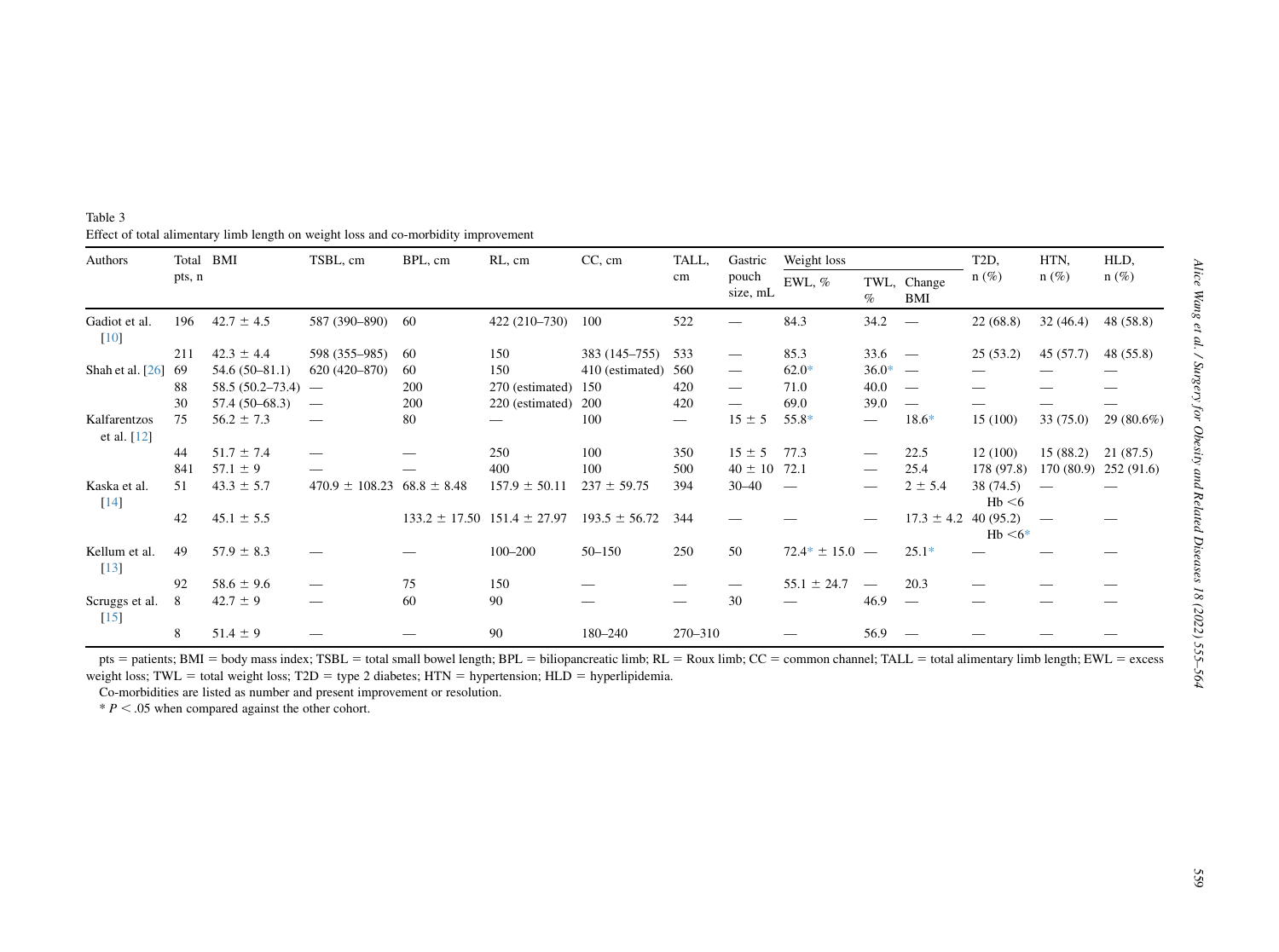Table 4 Effect of total alimentary limb length and common channel on malnutrition

<span id="page-5-0"></span>

| Authors                         | Pts, n       | BPL, cm                        | RL, cm                   | CC, cm              | TALL, cm                  |                                | $n(\%)$                  | $n(\%)$                  | $n(\%)$                  | LL, n $(\%)$ HypoAlb, Supp feed, Vit B1, Vit B12, n $(\%)$ Ca, n $(\%)$ PTH, |                  | $n(\%)$                  | Vit D,<br>$n(\%)$              | Iron,<br>$n(\%)$                        | Mortality,*<br>$n(\%)$ |
|---------------------------------|--------------|--------------------------------|--------------------------|---------------------|---------------------------|--------------------------------|--------------------------|--------------------------|--------------------------|------------------------------------------------------------------------------|------------------|--------------------------|--------------------------------|-----------------------------------------|------------------------|
| Thurnheer<br>et al. [25]        | 355          | $78 \pm 14.1$                  | $604 \pm 99$             | $76.1 \pm 7.2$      | 680.1                     | 4(1.1)                         | $47(13.3) -$             |                          | $\overline{\phantom{m}}$ | 35(16.6)                                                                     | 1(0.4)           | $30(14.1)$ 15 (7.2)      |                                |                                         | 0(0)                   |
| Schiavon<br>et al. [28]         | 45           | 100                            | 150                      | $466.3 \pm 86.4$    | 616.3                     |                                |                          |                          | $\qquad \qquad$          | $29.60 \pm 22.87^{\dagger}$ —                                                |                  |                          |                                | $18.14 \pm 40.16^{\dagger}$ —           |                        |
| Gadiot et al.<br>$[10]$         | 196          | 60                             | 422 (210-730)            | 100                 | 522                       | 3(1.5)                         | $\overline{\phantom{0}}$ | 0(0)                     |                          |                                                                              |                  |                          |                                |                                         | 0(0)                   |
|                                 | 211          | 60                             | 150                      | 383 (145-755)       | 533                       | $\overline{\phantom{0}}$       |                          | 0(0)                     |                          |                                                                              |                  |                          |                                |                                         | 0(0)                   |
| Nelson et al.<br>$[24]$         | 257          | 50                             | 300-500                  | 100                 | $400 - 600$               | 9(3.5)                         |                          | $\overline{\phantom{0}}$ |                          |                                                                              |                  |                          |                                |                                         | 2(.8)                  |
| Chen et al.<br>$[27]$           | 12<br>(OAGB) | $222 \pm 104.3$ 251 $\pm$ 71.7 |                          | $294 \pm 71.3$      | $609.5 \pm 48.1$ 19 (100) |                                | 19(100)                  | $\overline{\phantom{a}}$ |                          |                                                                              |                  |                          |                                |                                         | 0(0)                   |
|                                 | 7            |                                |                          |                     |                           |                                |                          |                          |                          |                                                                              |                  |                          |                                |                                         | 0(0)                   |
| Shah et al.<br>$[26]$           | 69           | 60                             | 150                      | 410 (estimated) 560 |                           | $\qquad \qquad \longleftarrow$ | 0(0)                     | 1(1.4)                   |                          |                                                                              |                  |                          |                                | —                                       | 0(0)                   |
|                                 | 88           | 200                            | 270 (estimated) 150      |                     | 420                       | $\equiv$                       | 1(1.1)                   | 8(9.1)                   |                          |                                                                              |                  |                          | 6(6.8)                         | 2(2.3)                                  | 0(0)                   |
|                                 | 30           | 200                            | 220 (estimated) 200      |                     | 420                       | ÷,                             | 2(6.7)                   | 1(3.3)                   | $\overline{\phantom{0}}$ |                                                                              |                  |                          |                                |                                         | 0(0)                   |
| Srikanth et al. 17<br>$[23]$    |              | $\qquad \qquad -$              | 150                      | < 150               | 250-300                   | $\overline{0}$                 | $\overline{\phantom{m}}$ | 1(5.8)                   |                          |                                                                              |                  |                          | $2(11.8)^{\ddagger}$           | $\equiv$                                | 0(0)                   |
|                                 | 21           | $\qquad \qquad$                | $\overline{\phantom{a}}$ | >150                | 300                       | $\overline{0}$                 |                          | 1(4.7)                   |                          |                                                                              |                  |                          | $3(14.3)^{4}$                  | $\qquad \qquad -$                       | 0(0)                   |
| Van der burgh 44<br>et al. [20] |              | $\overline{\phantom{0}}$       | 300                      | 100                 | 400                       | 8(18.2)                        | 6(13.6)                  | $\overline{\phantom{a}}$ | 0(0)                     | 11(26)                                                                       | 26(60)           | $\overline{\phantom{0}}$ | $\qquad \qquad =$              | $\equiv$                                | 1(2.3)                 |
| Ghiassi et al. 11<br>$[22]$     |              | $=$                            | 100                      | 150-200             | 250-300                   | 7(63.6)                        | 3(27.3)                  | 3(27.3)                  |                          |                                                                              |                  |                          |                                |                                         | 0(0)                   |
|                                 | 85           | 200-700                        | 100                      | 300-350             | 400-450                   | $\qquad \qquad -$              | 4(14.3)                  | $\overline{\phantom{m}}$ | 1(5.6)                   | 1(5)                                                                         | 2(7.4)           | 8(40)                    | 14(66.7)                       | 5(21.7)                                 | 0(0)                   |
| Kalfarentzos<br>et al. [12]     | 75           | 80                             |                          | 100                 | $\overline{\phantom{0}}$  | 1(1.3)                         | 2(2.7)                   | 1(1.3)                   | $\overline{\phantom{m}}$ | 14(19.4)                                                                     | 1(1.4)           | 3(4.2)                   | $\qquad \qquad \longleftarrow$ | 12(16.7)                                | 2(2.7)                 |
|                                 | 44           | $\qquad \qquad$                | 250                      | 100                 | 350                       | 6(13.6)                        | $11(25.0)$ 5 (11.0)      |                          | $\overline{\phantom{m}}$ | 10(25)                                                                       | 2(5.5)           | 3(8.3)                   | $\overline{\phantom{m}}$       | 12(30.6)                                | 0(0)                   |
|                                 | 841          | $\qquad \qquad -$              | 400                      | 100                 | 500                       | 8(.95)                         | 26(3.1)                  | 18(2.1)                  | $\overline{\phantom{a}}$ | 175(23.4)                                                                    | 7(0.9)           | 36(4.8)                  | $\overline{\phantom{m}}$       | 101(13.5)                               | 4(.5)                  |
| Kellum et al.<br>[13]           | 49           | $\equiv$                       | $100 - 200$              | $50 - 150$          | 250                       | $21(43.7)$ -                   |                          | 7(14.6)                  | $\overline{\phantom{a}}$ | $436.0 \pm 321^{\frac{5}{3}}$                                                | $8.0 \pm .7^8$   | $\equiv$                 | $11.4 \pm 9.6^{\circ}$         | $24.4 \pm 15.5^{\frac{5}{3}}$           | 1(2)                   |
|                                 | 92           | 75                             | 150                      |                     | $\overline{\phantom{0}}$  |                                |                          |                          |                          | $521.9 \pm 440^{\frac{5}{3}}$                                                | $8.9 \pm .5^8$ — |                          |                                | $16.6 \pm 13.9^{\circ}$ 53.7 $\pm$ 28.8 | $\frac{1}{1}$          |
| Sugerman<br>et al. [16]         | 22           | $\equiv$                       | 145                      | 150                 | 295                       | 3(13.6)                        | 3(13.6)                  | 4(18.2)                  |                          |                                                                              | 5(23)            | $\overline{\phantom{m}}$ | 13(63)                         | $\overline{\phantom{0}}$                | —                      |
|                                 | 5            | $\overline{\phantom{0}}$       | 250                      | 50                  | 300                       | 5(100)                         | 5(100)                   | 5(100)                   |                          |                                                                              |                  |                          |                                | $\qquad \qquad$                         | 2(40)                  |
| Shin et al.<br>$[21]$           | 22           | $\overline{\phantom{0}}$       | $107.4 \pm 34.8$         | $155.5 \pm 33$      | 255.8                     | 3(13.6)                        | 5(29.4)                  | $\overline{\phantom{m}}$ |                          | $2(11.8)$ 4 (22.2)                                                           |                  | 9(50)                    | $\equiv$                       | 1/17(5.9)                               | 0(0)                   |
| Rawlins et al. 29<br>$[18]$ s   |              | $\qquad \qquad$                | 150                      | 100                 | 250                       | 1(3.4)                         | 9(31.0)                  | 6(20.7)                  | $\overline{\phantom{a}}$ | 9(32)                                                                        | $\qquad \qquad$  | 8(27)                    | 23(82)                         | 10(36)                                  | 0(0)                   |
| Kraljević<br>et al. [19]        | 28           | 50                             | 150                      | 100                 | 250                       | 6(21.4)                        | 8(28.6)                  | $\overline{\phantom{a}}$ |                          | 14(50)                                                                       | 4(14)            | $\qquad \qquad$          | 17(60)                         | $\qquad \qquad$                         | 0(0)                   |
| Fox et al. [17] 80              |              | $\qquad \qquad$                | 150                      | 100                 | 250                       | $\overline{\phantom{0}}$       | $21(26.3)$ 3 (3.8)       |                          | $\qquad \qquad -$        | 5(6)                                                                         | 11(14)           | $\overline{\phantom{m}}$ | 20(25)                         | 26(33)                                  | 1(1.3)                 |

Pts = patients; BPL = biliopancreatic limb; RL = Roux limb; CC = common channel; TALL = total alimentary limb length; LL = reoperation for limb lengthening; HypoAlb = hypoalbuminemia; Supp feed = requiring enteral or parenteral nutrition; Vit = vitamin; Ca = calcium; PTH = parathyroid hormone.

Unless otherwise specified, values are listed as number of patients (% of total) that have low levels of respective vitamins.

\* Surgically related mortality.

 $\dagger$  Mean percentage reduction.

<span id="page-5-2"></span><span id="page-5-1"></span><sup>‡</sup> Combination of Ca and vit D.

<span id="page-5-4"></span><span id="page-5-3"></span><sup>§</sup> Mean lowest level.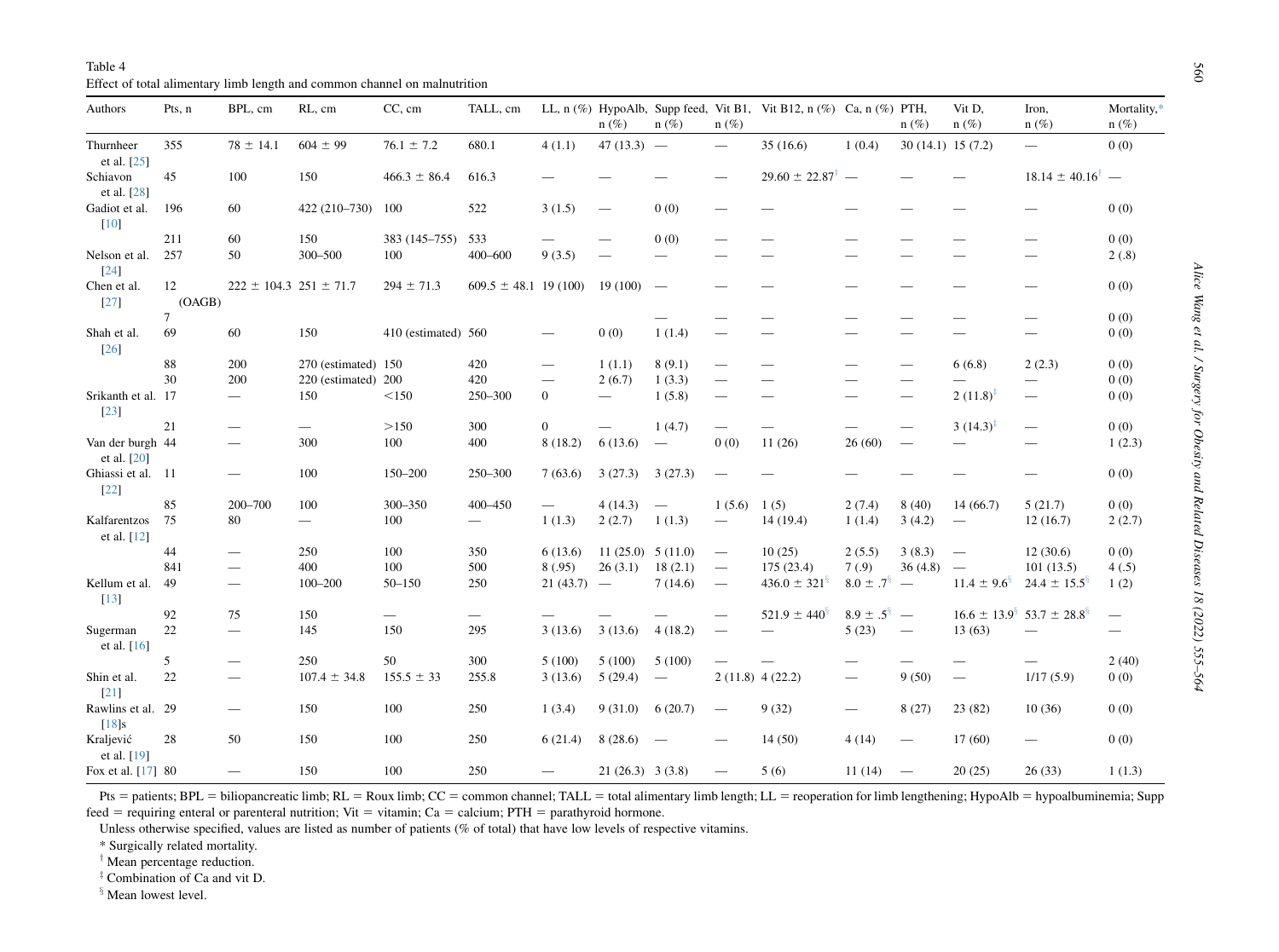## **Discussion**

Determining the optimum limb length for RYGB procedures requires maintaining a balance between optimizing weight loss while avoiding malnutrition. This review aims to assess the effect of TALL in RYGB. In considering the data available, it is important to reiterate that if the BPL is kept constant and the RL or the CC length is variable, the net result is that the patient will have the same TALL. Conversely, if the RL is kept constant and the BPL or the CC is lengthened, then the patient will have a variable length of the TALL. The majority of published studies on RYGB do not measure TALL. Using the available literature in which TALL is reported, decreasing TALL (by increasing the BPL) appears to be a more important factor for weight loss than increasing the RL length. Additionally, to prevent significant rates of protein malnutrition, a  $\leq 400$ -cm TALL with a  $\leq 200$ -cm CC should be avoided.

The importance of TALL on weight loss has been supported by other studies that have investigated varying the length of the BPL, which also varies the TALL. Nergaard et al. and Homan et al. randomized patients to a long BPL or a short BPL and found patients experienced better weight loss in the former [\[29](#page-7-43),[30\]](#page-7-44). Zorilla-Nunez et al. published a systematic review on the effect of the BPL and found that a longer BPL likely has improved metabolic benefits [\[31](#page-7-45)]. Conversely, changing the length of the RL while keeping the BPL constant does not affect the overall TALL. Several studies have also demonstrated that increasing RL does not affect weight loss, particularly in those with BMI  $\leq 50$  kg/  $m<sup>2</sup>$  [\[32](#page-7-46),[33\]](#page-7-47). This evidence is supported in a review by Stefanidis et al. who reported that a longer RL may benefit the super obese, but is unlikely to impact patients with BMI  $<$ 50 kg/m<sup>2</sup> [[34\]](#page-7-48).

Within the literature identified, there were 2 studies that did not report a relationship between the TALL and weight loss. In the first of these reports, the study by Kaska et al. varied the TALL by an average of 50 cm, raising the possibility that such an adjustment may not be long enough to significantly impact weight loss [\[14](#page-7-10)]. In the second study, there were 8 patients in the control and treatment arms, thus limiting potential data interpretation due to the relatively small sample size [\[15](#page-7-11)].

When considering the impact of TALL on weight loss, it is equally important to emphasize its potential impact on nutritional deficiencies. From the existing literature available on RYGB, if the TALL is  $\leq 400$  cm and the CC length  $is < 200$  cm, significant protein malnutrition and a high revision rate occurred. When TALL is closer to 500 to 600 cm, however, a  $CC < 200$  cm appears to be better tolerated with

a lower rate of protein malnutrition requiring limb lengthening. One explanation for this finding may be the postoperative physiological adaptation of the RL. Previous studies have identified changes in cell proliferation, intestinal glucose transporters, and villous height in the RL after RYGB [[35–37\]](#page-7-49). Thus, while we are unable at this time to determine the optimum TALL and CC length for weight loss in RYGB procedures, it is evident that a combination of a TALL  $\leq 400$  cm and a CC $\lt$ 200 cm results in a significant proportion of protein malnutrition and should be avoided.

In considering the effect of TALL in RYGB, it is also important to understand the effect of gastric pouch size. RYGB, biliopancreatic diversion, and biliopancreatic diversion with duodenal switch (BPD/DS) all share a similar Roux-en-Y configuration but with significant variations in pouch size and presence or absence of a pylorus. A TALL of 250 to 300 cm and CC of 100 cm following BPD/DS results in a much lower rate of revision for protein malnutrition than a RYGB with similar limb lengths [[38–40\]](#page-8-8). While this may be due to the larger gastric pouch size and a preserved pylorus in the BPD/DS, further studies are required to confirm this association.

There are limitations of this review. By the nature of all systematic reviews, there is an inherent limitation created by the quality of the available data. The majority of studies included in this systematic review were retrospective cohort studies, many of which are limited by relatively small sample sizes. There is also heterogeneity in these studies with inclusion of both primary and revisional surgeries, a variety of different limb lengths, and a variety of different limb length measurement techniques. Lastly, the majority of studies did not have follow-up longer than 2 years, and thus the relationship of limb lengths and long-term malnutrition is not known. More randomized controlled trials on the effect of TALL in RYGB is required.

## **Conclusions**

The TALL may be the closely related to weight loss; however, a TALL  $\leq 400$  cm with a CC  $\leq 200$  cm should be avoided due to increased risk of significant protein malnutrition. To date, studies that specifically report TALL following RYGB procedures remain limited, and more studies are required.

## **Disclosures**

K.S.G.: GI Dynamics, consultant; W.L.G.: speaker; Standard Bariatrics, ownership interest. A.N.: Medtronic, speaker; Intuitive, travel honorarium. All other authors have no commercial associations that might be a conflict of interest in relation to this article.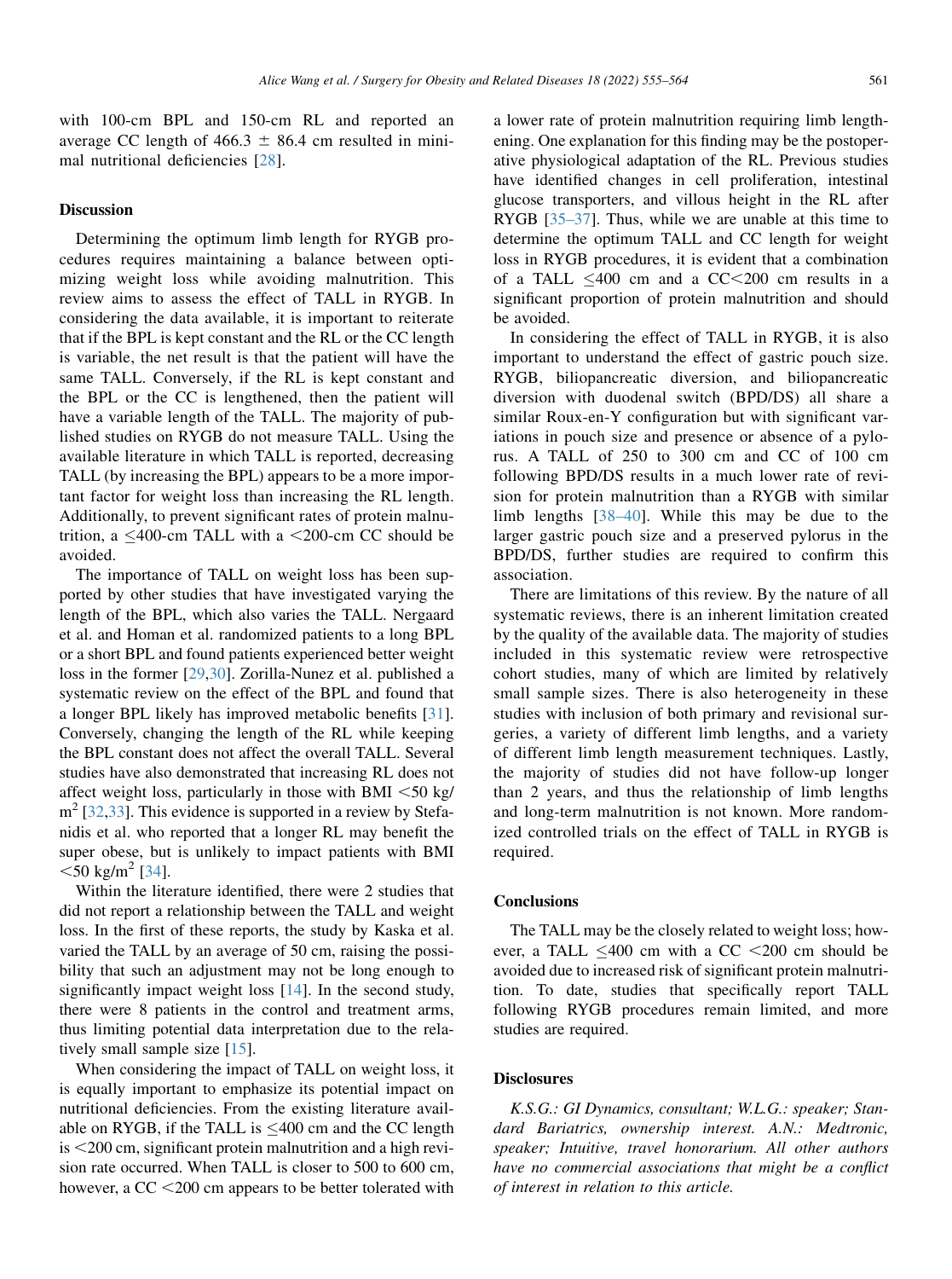## <span id="page-7-40"></span><span id="page-7-39"></span><span id="page-7-31"></span>References

- <span id="page-7-0"></span>[1] [Schauer PR, Bhatt DL, Kirwan JP, et al. Bariatric surgery versus inten](http://refhub.elsevier.com/S1550-7289(21)00421-4/sref1)[sive medical therapy for diabetes: 5-year outcomes. N Engl J Med](http://refhub.elsevier.com/S1550-7289(21)00421-4/sref1) [2017;376:641–51](http://refhub.elsevier.com/S1550-7289(21)00421-4/sref1).
- <span id="page-7-1"></span>[2] [Mingrone G, Panunzi S, De Gaetano A, et al. Bariatric surgery versus](http://refhub.elsevier.com/S1550-7289(21)00421-4/sref2) [conventional medical therapy for type 2 diabetes. N Engl J Med](http://refhub.elsevier.com/S1550-7289(21)00421-4/sref2) [2012;366:1577–85](http://refhub.elsevier.com/S1550-7289(21)00421-4/sref2).
- <span id="page-7-2"></span>[3] [Cazzo E, da Silva FP, Pareja JC, Chaim EA. Predictors for weight loss](http://refhub.elsevier.com/S1550-7289(21)00421-4/sref3) [failure following Roux-en-Y gastric bypass. Arq Gastroenterol](http://refhub.elsevier.com/S1550-7289(21)00421-4/sref3) [2014;51:328–30](http://refhub.elsevier.com/S1550-7289(21)00421-4/sref3).
- [4] [Hawkins RB, Mehaffey JH, McMurry TL, et al. Clinical significance](http://refhub.elsevier.com/S1550-7289(21)00421-4/sref4) [of failure to lose weight 10 years after Roux-en-y gastric bypass. Surg](http://refhub.elsevier.com/S1550-7289(21)00421-4/sref4) [Obes Relat Dis 2017;13:1710–6](http://refhub.elsevier.com/S1550-7289(21)00421-4/sref4).
- [5] [Christou NV, Look D, Maclean LD. Weight gain after short- and long](http://refhub.elsevier.com/S1550-7289(21)00421-4/sref5)[limb gastric bypass in patients followed for longer than 10 years. Ann](http://refhub.elsevier.com/S1550-7289(21)00421-4/sref5) [Surg 2006;244:734–40.](http://refhub.elsevier.com/S1550-7289(21)00421-4/sref5)
- [6] [Shantavasinkul PC, Omotosho P, Corsino L, Portenier D, Torquati A.](http://refhub.elsevier.com/S1550-7289(21)00421-4/sref6) [Predictors of weight regain in patients who underwent Roux-en-Y](http://refhub.elsevier.com/S1550-7289(21)00421-4/sref6) [gastric bypass surgery. Surg Obes Relat Dis 2016;12:1640–5](http://refhub.elsevier.com/S1550-7289(21)00421-4/sref6).
- <span id="page-7-3"></span>[7] [Nimeri A. Comment on: surgical therapy of weight regain following](http://refhub.elsevier.com/S1550-7289(21)00421-4/sref7) [Roux-en-Y gastric bypass. Surg Obes Relat Dis 2019;15:1729–30.](http://refhub.elsevier.com/S1550-7289(21)00421-4/sref7)
- <span id="page-7-4"></span>[8] [Nimeri A. Making sense of gastric/intestinal bypass surgeries: forget](http://refhub.elsevier.com/S1550-7289(21)00421-4/sref8) [the name and remember the degree of restriction and malabsorption](http://refhub.elsevier.com/S1550-7289(21)00421-4/sref8) [the surgeries provide. Surg Obes Relat Dis 2017;13:716–9.](http://refhub.elsevier.com/S1550-7289(21)00421-4/sref8)
- <span id="page-7-5"></span>[9] [Hayden JA, van der Windt DA, Cartwright JL, Cote P, Bombardier C.](http://refhub.elsevier.com/S1550-7289(21)00421-4/sref9) [Assessing bias in studies of prognostic factors. Ann Intern Med](http://refhub.elsevier.com/S1550-7289(21)00421-4/sref9) [2013;158:280–6](http://refhub.elsevier.com/S1550-7289(21)00421-4/sref9).
- <span id="page-7-6"></span>[10] [Gadiot RPM, Leeman M, Biter LU, et al. Does the length of the](http://refhub.elsevier.com/S1550-7289(21)00421-4/sref10) [common channel as part of the total alimentary tract matter? One](http://refhub.elsevier.com/S1550-7289(21)00421-4/sref10) [year results from the multicenter Dutch Common Channel Trial](http://refhub.elsevier.com/S1550-7289(21)00421-4/sref10) [\(DUCATI\) comparing standard versus distal roux-en-y gastric bypass](http://refhub.elsevier.com/S1550-7289(21)00421-4/sref10) [with similar biliopancreatic bowel limb lengths. Obes Surg](http://refhub.elsevier.com/S1550-7289(21)00421-4/sref10) [2020;30:4732–40](http://refhub.elsevier.com/S1550-7289(21)00421-4/sref10).
- <span id="page-7-7"></span>[11] [Shah K, Nergard BJ, Fagerland MW, Gislason H. Distal gastric bypass:](http://refhub.elsevier.com/S1550-7289(21)00421-4/sref11) [2-m biliopancreatic limb construction with varying lengths of common](http://refhub.elsevier.com/S1550-7289(21)00421-4/sref11) [channel. Surg Obes Relat Dis 2019;15:1520–6](http://refhub.elsevier.com/S1550-7289(21)00421-4/sref11).
- <span id="page-7-8"></span>[12] [Kalfarentzos F, Skroubis G, Karamanakos S, et al. Biliopancreatic](http://refhub.elsevier.com/S1550-7289(21)00421-4/sref12) [diversion with Roux-en-Y gastric bypass and long limbs: advances](http://refhub.elsevier.com/S1550-7289(21)00421-4/sref12) [in surgical treatment for super-obesity. Obes Surg 2011;21:1849–58](http://refhub.elsevier.com/S1550-7289(21)00421-4/sref12).
- <span id="page-7-9"></span>[13] [Kellum JM, Chikunguwo SM, Maher JW, Wolfe LG, Sugerman HJ.](http://refhub.elsevier.com/S1550-7289(21)00421-4/sref13) [Long-term results of malabsorptive distal Roux-en-Y gastric bypass](http://refhub.elsevier.com/S1550-7289(21)00421-4/sref13) [in superobese patients. Surg Obes Relat Dis 2011;7:189–93.](http://refhub.elsevier.com/S1550-7289(21)00421-4/sref13)
- <span id="page-7-10"></span>[14] [Kaska L, Kobiela J, Proczko M, Stefaniak T, Sledzinski Z. Does the](http://refhub.elsevier.com/S1550-7289(21)00421-4/sref14) [length of the biliary limb influence medium-term laboratory remission](http://refhub.elsevier.com/S1550-7289(21)00421-4/sref14) [of type 2 diabetes mellitus after Roux-en-Y gastric bypass in morbidly](http://refhub.elsevier.com/S1550-7289(21)00421-4/sref14) [obese patients? Wideochir Inne Tech Maloinwazyjne 2014;9:31–9.](http://refhub.elsevier.com/S1550-7289(21)00421-4/sref14)
- <span id="page-7-11"></span>[15] [Scruggs DM, Cowan Jr GS, Klesges L, et al. Weight loss and caloric](http://refhub.elsevier.com/S1550-7289(21)00421-4/sref15) [intake after regular and extended gastric bypass. Obes Surg](http://refhub.elsevier.com/S1550-7289(21)00421-4/sref15) [1993;3:233–8](http://refhub.elsevier.com/S1550-7289(21)00421-4/sref15).
- <span id="page-7-12"></span>[16] [Sugerman HJ, Kellum JM, DeMaria EJ. Conversion of proximal to](http://refhub.elsevier.com/S1550-7289(21)00421-4/sref16) [distal gastric bypass for failed gastric bypass for superobesity. J Gas](http://refhub.elsevier.com/S1550-7289(21)00421-4/sref16)[trointest Surg 1997;1:517–24;discussion 24–6](http://refhub.elsevier.com/S1550-7289(21)00421-4/sref16).
- <span id="page-7-13"></span>[17] [Fox SR, Fox KS, Oh KH. The gastric bypass for failed bariatric surgi](http://refhub.elsevier.com/S1550-7289(21)00421-4/sref17)[cal procedures. Obes Surg 1996;6:145–50.](http://refhub.elsevier.com/S1550-7289(21)00421-4/sref17)
- <span id="page-7-23"></span>[18] [Rawlins ML, Teel 2nd D, Hedgcorth K, Maguire JP. Revision of Roux](http://refhub.elsevier.com/S1550-7289(21)00421-4/sref18)[en-Y gastric bypass to distal bypass for failed weight loss. Surg Obes](http://refhub.elsevier.com/S1550-7289(21)00421-4/sref18) [Relat Dis 2011;7:45–9.](http://refhub.elsevier.com/S1550-7289(21)00421-4/sref18)
- <span id="page-7-24"></span>[19] [Kraljevi](http://refhub.elsevier.com/S1550-7289(21)00421-4/sref19)ć [M, Kostler T, Susstrunk J, et al. Revisional surgery for insuf](http://refhub.elsevier.com/S1550-7289(21)00421-4/sref19)[ficient loss or regain of weight after Roux-en-Y gastric bypass: bilio](http://refhub.elsevier.com/S1550-7289(21)00421-4/sref19)[pancreatic limb length matters. Obes Surg 2020;30:804–11.](http://refhub.elsevier.com/S1550-7289(21)00421-4/sref19)
- <span id="page-7-22"></span>[20] [van der Burgh Y, Boerboom A, de Boer H, Witteman B, Berends F,](http://refhub.elsevier.com/S1550-7289(21)00421-4/sref20) [Hazebroek E. Weight loss and malnutrition after conversion of the pri](http://refhub.elsevier.com/S1550-7289(21)00421-4/sref20)[mary Roux-en-Y gastric bypass to distal gastric bypass in patients with](http://refhub.elsevier.com/S1550-7289(21)00421-4/sref20) [morbid obesity. Surg Obes Relat Dis 2020;16:381–8](http://refhub.elsevier.com/S1550-7289(21)00421-4/sref20).
- <span id="page-7-41"></span><span id="page-7-37"></span><span id="page-7-36"></span><span id="page-7-35"></span><span id="page-7-34"></span><span id="page-7-33"></span><span id="page-7-27"></span><span id="page-7-14"></span>[21] [Shin RD, Goldberg MB, Shafran AS, Shikora SA, Majumdar MC,](http://refhub.elsevier.com/S1550-7289(21)00421-4/sref21) [Shikora SA. Revision of Roux-en-Y gastric bypass with limb distali](http://refhub.elsevier.com/S1550-7289(21)00421-4/sref21)[zation for inadequate weight loss or weight regain. Obes Surg](http://refhub.elsevier.com/S1550-7289(21)00421-4/sref21) [2019;29:811–8](http://refhub.elsevier.com/S1550-7289(21)00421-4/sref21).
- <span id="page-7-15"></span>[22] [Ghiassi S, Higa K, Chang S, et al. Conversion of standard Roux-en-Y](http://refhub.elsevier.com/S1550-7289(21)00421-4/sref22) [gastric bypass to distal bypass for weight loss failure and metabolic](http://refhub.elsevier.com/S1550-7289(21)00421-4/sref22) [syndrome: 3-year follow-up and evolution of technique to reduce](http://refhub.elsevier.com/S1550-7289(21)00421-4/sref22) [nutritional complications. Surg Obes Relat Dis 2018;14:554–61.](http://refhub.elsevier.com/S1550-7289(21)00421-4/sref22)
- <span id="page-7-16"></span>[23] [Srikanth MS, Oh KH, Fox SR. Revision to malabsorptive Roux-en-Y](http://refhub.elsevier.com/S1550-7289(21)00421-4/sref23) [gastric bypass \(MRNYGBP\) provides long-term \(10 years\) durable](http://refhub.elsevier.com/S1550-7289(21)00421-4/sref23) [weight loss in patients with failed anatomically intact gastric restric](http://refhub.elsevier.com/S1550-7289(21)00421-4/sref23)[tive operations: long-term effectiveness of a malabsorptive Roux-en-](http://refhub.elsevier.com/S1550-7289(21)00421-4/sref23)[Y gastric bypass in salvaging patients with poor weight loss or compli](http://refhub.elsevier.com/S1550-7289(21)00421-4/sref23)[cations following gastroplasty and adjustable gastric bands. Obes Surg](http://refhub.elsevier.com/S1550-7289(21)00421-4/sref23) [2011;21:825–31](http://refhub.elsevier.com/S1550-7289(21)00421-4/sref23).
- <span id="page-7-17"></span>[24] [Nelson WK, Fatima J, Houghton SG, et al. The malabsorptive very,](http://refhub.elsevier.com/S1550-7289(21)00421-4/sref24) [very long limb Roux-en-Y gastric bypass for super obesity: results](http://refhub.elsevier.com/S1550-7289(21)00421-4/sref24) [in 257 patients. Surgery 2006;140:517–22,discussion 22–3.](http://refhub.elsevier.com/S1550-7289(21)00421-4/sref24)
- <span id="page-7-18"></span>[25] [Thurnheer M, Bisang P, Ernst B, Schultes B. A novel distal very long](http://refhub.elsevier.com/S1550-7289(21)00421-4/sref25) [Roux-en Y gastric bypass \(DVLRYGB\) as a primary bariatric proced](http://refhub.elsevier.com/S1550-7289(21)00421-4/sref25)[ure—complication rates, weight loss, and nutritional/metabolic](http://refhub.elsevier.com/S1550-7289(21)00421-4/sref25) [changes in the first 355 patients. Obes Surg 2012;22:1427–36](http://refhub.elsevier.com/S1550-7289(21)00421-4/sref25).
- <span id="page-7-19"></span>[26] [Shah K, Nergard BJ, Fagerland MW, Gislason H. Limb length in](http://refhub.elsevier.com/S1550-7289(21)00421-4/sref26) [gastric bypass in super-obese patients: importance of length of total](http://refhub.elsevier.com/S1550-7289(21)00421-4/sref26) [alimentary small bowel tract. Obes Surg 2019;29:2012–21](http://refhub.elsevier.com/S1550-7289(21)00421-4/sref26).
- <span id="page-7-42"></span><span id="page-7-38"></span><span id="page-7-32"></span><span id="page-7-30"></span><span id="page-7-29"></span><span id="page-7-28"></span><span id="page-7-26"></span><span id="page-7-25"></span><span id="page-7-20"></span>[27] [Chen JC, Shen CY, Lee WJ, Tsai PL, Lee YC. Protein deficiency after](http://refhub.elsevier.com/S1550-7289(21)00421-4/sref27) [gastric bypass: the role of common limb length in revision surgery.](http://refhub.elsevier.com/S1550-7289(21)00421-4/sref27) [Surg Obes Relat Dis 2019;15:441–6](http://refhub.elsevier.com/S1550-7289(21)00421-4/sref27).
- <span id="page-7-21"></span>[28] [Schiavon CA, Santos RN, Santucci EV, Noujaim PM, Cavalcanti AB,](http://refhub.elsevier.com/S1550-7289(21)00421-4/sref28) [Drager LF. Does the RYGB common limb length influence hyperten](http://refhub.elsevier.com/S1550-7289(21)00421-4/sref28)[sion remission and cardiometabolic risk factors? Data from the](http://refhub.elsevier.com/S1550-7289(21)00421-4/sref28) [GATEWAY trial. Surg Obes Relat Dis 2019;15:211–7](http://refhub.elsevier.com/S1550-7289(21)00421-4/sref28).
- <span id="page-7-43"></span>[29] [Nergaard BJ, Leifsson BG, Hedenbro J, Gislason H. Gastric bypass](http://refhub.elsevier.com/S1550-7289(21)00421-4/sref29) [with long alimentary limb or long pancreato-biliary limb—long](http://refhub.elsevier.com/S1550-7289(21)00421-4/sref29)[term results on weight loss, resolution of co-morbidities and metabolic](http://refhub.elsevier.com/S1550-7289(21)00421-4/sref29) [parameters. Obes Surg 2014;24:1595–602](http://refhub.elsevier.com/S1550-7289(21)00421-4/sref29).
- <span id="page-7-44"></span>[30] [Homan J, Boerboom A, Aarts E, et al. A longer biliopancreatic limb in](http://refhub.elsevier.com/S1550-7289(21)00421-4/sref30) [Roux-en-Y gastric bypass improves weight loss in the first years after](http://refhub.elsevier.com/S1550-7289(21)00421-4/sref30) [surgery: results of a randomized controlled trial. Obes Surg](http://refhub.elsevier.com/S1550-7289(21)00421-4/sref30) [2018;28:3744–55](http://refhub.elsevier.com/S1550-7289(21)00421-4/sref30).
- <span id="page-7-45"></span>[31] [Zorrilla-Nunez LF, Campbell A, Giambartolomei G, Lo Menzo E,](http://refhub.elsevier.com/S1550-7289(21)00421-4/sref31) [Szomstein S, Rosenthal RJ. The importance of the biliopancreatic](http://refhub.elsevier.com/S1550-7289(21)00421-4/sref31) [limb length in gastric bypass: a systematic review. Surg Obes Relat](http://refhub.elsevier.com/S1550-7289(21)00421-4/sref31) [Dis 2019;15:43–9.](http://refhub.elsevier.com/S1550-7289(21)00421-4/sref31)
- <span id="page-7-46"></span>[32] [Risstad H, Svanevik M, Kristinsson JA, et al. Standard vs distal Roux](http://refhub.elsevier.com/S1550-7289(21)00421-4/sref32)[en-Y gastric bypass in patients with body mass index 50 to 60: a](http://refhub.elsevier.com/S1550-7289(21)00421-4/sref32) [double-blind, randomized clinical trial. JAMA Surg](http://refhub.elsevier.com/S1550-7289(21)00421-4/sref32) [2016;151:1146–55](http://refhub.elsevier.com/S1550-7289(21)00421-4/sref32).
- <span id="page-7-47"></span>[33] [Choban PS, Flancbaum L. The effect of Roux limb lengths on outcome](http://refhub.elsevier.com/S1550-7289(21)00421-4/sref33) [after Roux-en-Y gastric bypass: a prospective, randomized clinical](http://refhub.elsevier.com/S1550-7289(21)00421-4/sref33) [trial. Obes Surg 2002;12:540–5](http://refhub.elsevier.com/S1550-7289(21)00421-4/sref33).
- <span id="page-7-48"></span>[34] [Stefanidis D, Kuwada TS, Gersin KS. The importance of the length of](http://refhub.elsevier.com/S1550-7289(21)00421-4/sref34) [the limbs for gastric bypass patients—an evidence-based review. Obes](http://refhub.elsevier.com/S1550-7289(21)00421-4/sref34) [Surg 2011;21:119–24.](http://refhub.elsevier.com/S1550-7289(21)00421-4/sref34)
- <span id="page-7-49"></span>[35] [Taqi E, Wallace LE, de Heuvel E, et al. The influence of nutrients,](http://refhub.elsevier.com/S1550-7289(21)00421-4/sref35) [biliary-pancreatic secretions, and systemic trophic hormones on intes](http://refhub.elsevier.com/S1550-7289(21)00421-4/sref35)[tinal adaptation in a Roux-en-Y bypass model. J Pediatr Surg](http://refhub.elsevier.com/S1550-7289(21)00421-4/sref35) [2010;45:987–95](http://refhub.elsevier.com/S1550-7289(21)00421-4/sref35).
- [36] [Spak E, Bjorklund P, Helander HF, et al. Changes in the mucosa of](http://refhub.elsevier.com/S1550-7289(21)00421-4/sref36) [the Roux-limb after gastric bypass surgery. Histopathology](http://refhub.elsevier.com/S1550-7289(21)00421-4/sref36) [2010;57:680–8](http://refhub.elsevier.com/S1550-7289(21)00421-4/sref36).
- [37] [Nguyen NQ, Debreceni TL, Bambrick JE, et al. Upregulation of in](http://refhub.elsevier.com/S1550-7289(21)00421-4/sref37)[testinal glucose transporters after Roux-en-Y gastric bypass to pre](http://refhub.elsevier.com/S1550-7289(21)00421-4/sref37)[vent carbohydrate malabsorption. Obesity \(Silver Spring\)](http://refhub.elsevier.com/S1550-7289(21)00421-4/sref37) [2014;22:2164–71](http://refhub.elsevier.com/S1550-7289(21)00421-4/sref37).